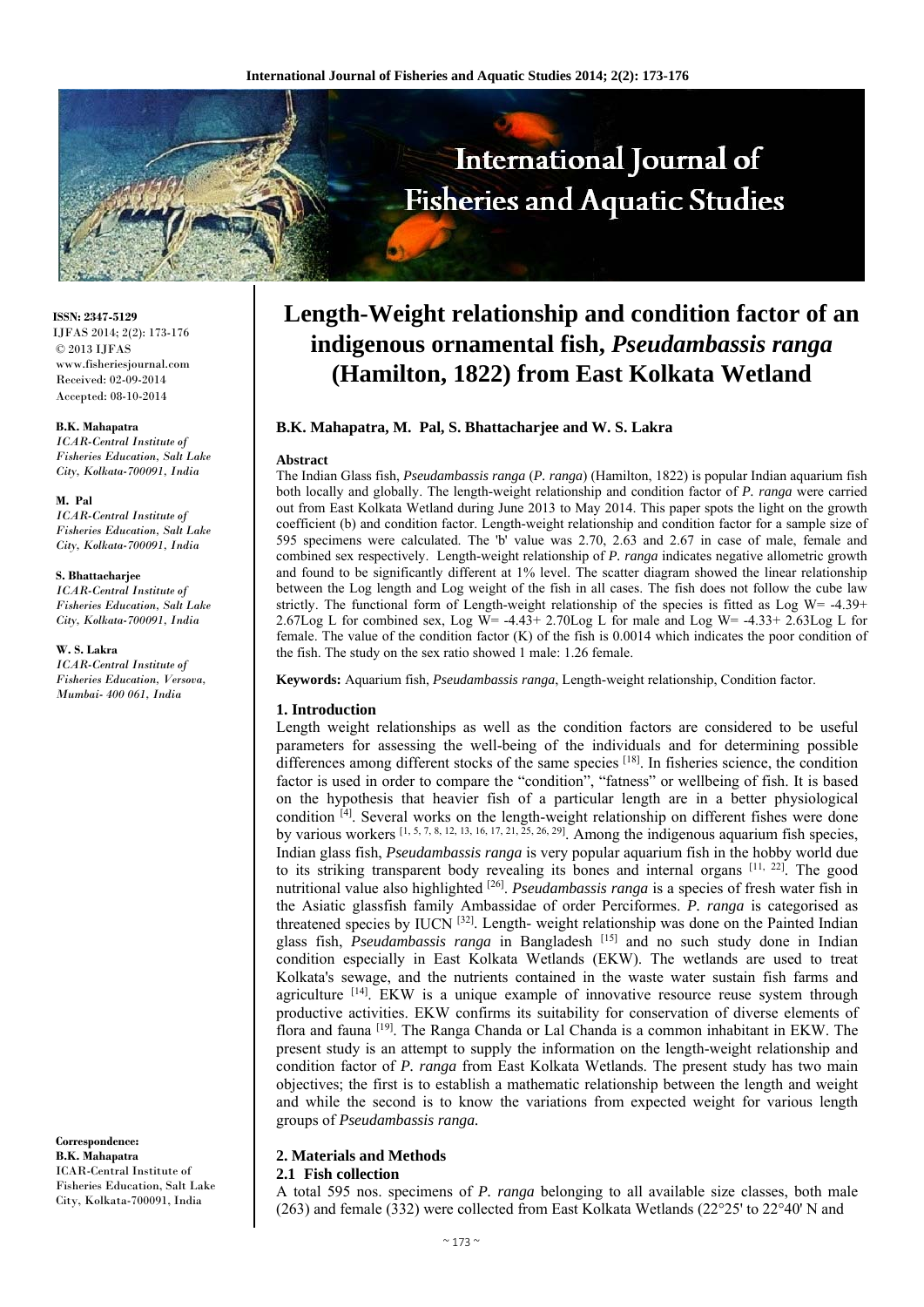88°20' to 88°35' E) during June 2013–May 2014. The collected specimens were preserved in 4% formalin. The specimen length was measured to the nearest mm by using an accurate scale and weighted to the nearest gm by using an electrical balance. The L-W data were analysed according to the method mentioned by [20].

#### **2.2 Statistical analysis**

The equation of the parabolic relationship of the form  $W =$ aL<sup>b</sup> was used where W represents weight of the fish in gram; L being the total length in millimetre; 'a' the constant and 'b' an exponent to which L can be raised. The equation expressed in logarithmic form becomes: **Log W = Log a + b Log L**. The equation was calculated for male, female and combined sex sample and a linear relationship between the logarithm length and logarithm weight was found from the examination of scatter diagram. The coefficient of correlation and the regression line was calculated and drawn from the formula given by [31]. To test the regression coefficient, 't' test was done according to the method given by  $[30]$ . All data were analysed by using internationally reputed Software Statistical Package for Social Sciences (SPSS-16.0) and MS Excel. Condition Factor was calculated by using the following formula K=100W/L<sup>3</sup> as given by  $[4]$ . Where 'W' denotes weight of the fish in grams and 'L' denotes total length of the fish in mm.

#### **3. Result and Discussion**

The descriptive statistics of male, female and combined sex of length weight data were presented in Table 1. The length range of male is 21 to 44 mm and that of female is 20 to 52 mm. The weight range of male and female were 0.19 to 1.01 g and 0.09 to 1.39 g respectively. The average total length and weight of the fishes are 31.87 mm 0.44 g respectively.

**Table 1:** The descriptive statistics of length weight characteristics of male, female and combined sex of *P. ranga* 

| <b>Sex</b>      |            |       | Total Length (TL) (mm) | Weight $(W)$ (gm) |      |         |  |
|-----------------|------------|-------|------------------------|-------------------|------|---------|--|
|                 | <b>Max</b> | Min   | Average                | <b>Max</b>        | Min  | Average |  |
| Male            | 44.00      | 21.00 | 30.61                  | 1.01              | 0.19 | 0.39    |  |
| Female          | 52.00      | 20.00 | 32.87                  | 1.39              | 0.09 | 0.48    |  |
| Combined<br>sex | 52.00      | 20.00 | 31.87                  | 1.39              | 0.09 | 0.44    |  |

The L-W data was presented in the form of scatter diagram (Fig.1, 2 and 3). From the scatter diagram we see that the relationship is linear in all cases.



**Fig 1:** Scatter diagram shows L-W Relationship of *P. ranga*  (logarithmic scale) for male



**Fig 2:** Scatter diagram shows L-W Relationship of *P. ranga*  (logarithmic scale) for female



**Fig 3:** Scatter diagram shows L-W Relationship of *P. ranga*  (logarithmic scale) for combined sex

**Table 2:** Calculation of coefficient of correlation along with r<sup>2</sup>, adjusted r<sup>2</sup>and Std. Error

| Sex      | r                    | r <sup>2</sup> | <b>Adjusted</b> | <b>Std. Error of the</b> |
|----------|----------------------|----------------|-----------------|--------------------------|
| Male     | $0.893$ <sup>a</sup> | 0.797          | 0.796           | 0.05630                  |
| Female   | $0.745^{\rm a}$      | 0.555          | 0.554           | 0.17577                  |
| Combined | $0.926$ <sup>a</sup> | 0.857          | 0.857           | 0.06915                  |

Calculation of coefficient of correlation (r) along with coefficient of determination  $(r^2)$ , adjusted  $r^2$  and Standard Error of the estimate were presented in the Table 2. The  $r^2$  was used as an indicator of the quality of the linear regressions [28]. In the Table 2 showing a high degree of correlation between r and r<sup>2</sup> parameters. That justified the fact that there was a strong significant relationship between length and weight.

Analysis of variance of regression coefficient (ANOVA<sup>b</sup>) for testing regression coefficient of length and weight of *P. ranga*  were presented in the table 3.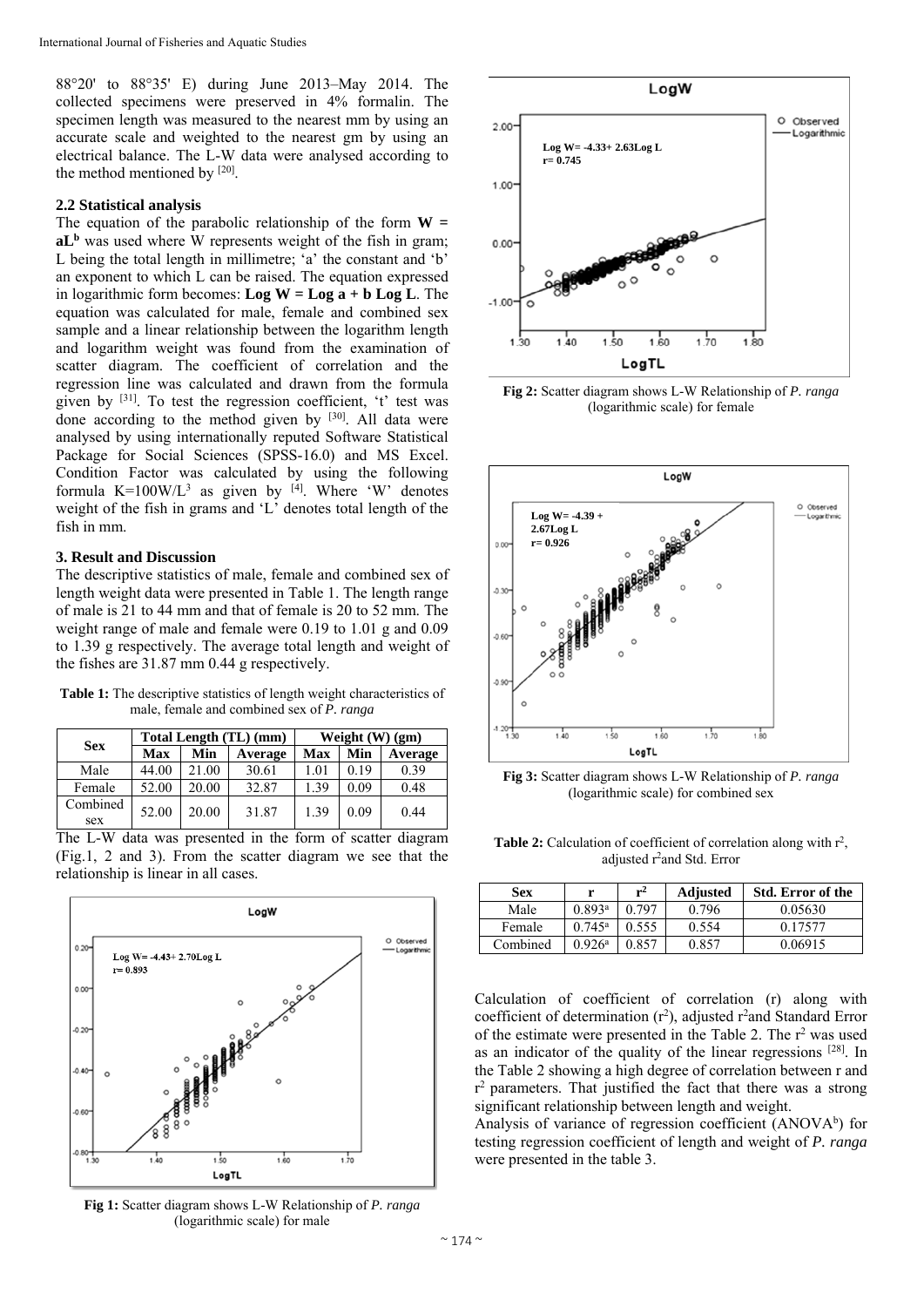|            | Model             |                      |                      |             |        |                     |       |        |                 |
|------------|-------------------|----------------------|----------------------|-------------|--------|---------------------|-------|--------|-----------------|
|            | <b>Regression</b> |                      | <b>Residual</b>      |             |        | <b>Total</b>        |       |        |                 |
|            | <b>Male</b>       | Female               | C <b>ombined sex</b> | <b>Male</b> | Female | <b>Combined sex</b> | Male  | Female | <b>Combined</b> |
| Sum of Sq. | 3.23              | 12.72                | 16.99                | 0.82        | 10.19  | 2.83                | 4.058 | 22.92  | 19.82           |
| df         |                   |                      |                      | 260         | 330    | 592                 | 261   | 331    | 593             |
| Mean Sq.   | 3.23              | 12.72                | 16.99                | 0.003       | 0.031  | 0.005               |       |        |                 |
| F.         | .02               | 411.76               | 3.553                |             |        |                     |       |        |                 |
| Sig.       | $0.000^{\rm a}$   | $0.000$ <sup>a</sup> | $0.000$ <sup>a</sup> |             |        |                     |       |        |                 |

**Table 3:** ANOVAb

[a. Predictors: (Constant), LogL b. Dependent Variable: LogW]

The significant of calculated regression was tested through ANOVA which was represented in Table 4. We found that this regression co-efficient (b) was highly significant. In the present study 'b' value (b=2.70 for male, 2.63 for female and 2.67 for combined sex) was more than 2.5 which was within the limits  $2.5-3.5$  for most fishes as mentioned  $[10]$ . In this study 'b' was found to be highly significant as evidenced from't' test presented in that Table 4. Here the calculated value of 't' is found to be much higher from the tabulated value of 't' justifying that the regression co-efficient calculated based on L-W data of *P. ranga* is significant. The regression equation

represented as:

| Male   | : Log W = $-4.43 + 2.70$ Log L          |
|--------|-----------------------------------------|
| Female | : Log W = $-4.33 + 2.63$ Log L          |
|        | Combined sex : Log W = -4.39+ 2.67Log L |

The exponential value of all cases was tested against '3' and was found to be significantly different  $(t = 31.944$  for male, 20.292 for female and 59.607 for combined sex) at the 1% level.

**Table 4:** Testing of constant and regression coefficient (a= Dependent Variable: LogW)

| <b>Sex</b> | Model      | <b>Unstandardized Coefficients</b> |                   | <b>Standardized</b><br><b>Coefficients</b> |           | Sig.  |
|------------|------------|------------------------------------|-------------------|--------------------------------------------|-----------|-------|
|            |            |                                    | <b>Std. Error</b> | <b>Beta</b>                                |           |       |
| Male       | (Constant) | $-4.428$                           | 0.125             |                                            | $-35.332$ | 0.000 |
|            | Log L      | 2.697                              | 0.084             | 0.893                                      | 31.944    | 0.000 |
| Female     | (Constant) | $-4.329$                           | 0.196             |                                            | $-22.084$ | 0.000 |
|            | Log L      | 2.630                              | 0.130             | 0.745                                      | 20.292    | 0.000 |
| Combined   | (Constant) | $-4.393$                           | 0.067             |                                            | $-65.417$ | 0.000 |
| sex        | Log L      | 2.668                              | 0.045             | 0.926                                      | 59.607    | 0.000 |

The variation of condition factor reflects information on the physiological state of the fish. The mean K value was calculated as 0.0014 in both cases of male and female indicating a very poor body condition. A characteristic of length-weight relationship of fishes is that when the value of the exponent (b) is 3 then growth is said to be isometric. If 'b' value is different from 3, growth is said to be allometric. The 'b' value 3 is not confined for all fishes because growth causes for the change of their shapes [2]. In the present study lower regression coefficient  $(b < 3)$  were recorded for both the sexes and combined sex and it was an indication of negative allometric growth. In the present study the regression coefficient (b) of both sexes is more all less same. The fish does not follow the cube law (b=3) strictly. The correlation coefficient (r) values suggested that the length and weight of male (0.893) are slightly better correlated than the male (0.745). Biotic and abiotic environmental factors highly influenced the condition factor and the index can be used to assess the status of the aquatic ecosystem in which fish live [3]. The variation in 'b' value is due to environmental factors, season, food availability, sex, life stage and other physiological factors [20]. An overview of literature reveals that the length –weight relationship of fish differs from one species to another. The difference in the length –weight relationship of intra- specific populations inhabiting the same water body  $[23]$ . Several biological factors like sex [25], size of fish [9],

physiological condition and gonadal maturity [6, 20, 27] and fatness have significant influence over length-weight relationship of fishes. The study on the sex ratio showed 1 male: 1.26 female. The male develops a dark edge to the dorsal fin. The result of the study will be useful for future researchers and policy planners and also helpful for the fishery managers to implement adequate adaptation-centric regulation for sustainable fishery management.

# **4. Conclusion**

The above results high lightened to the knowledge about the length-weight of *Pseudambassis ranga* from East Kolkata Wetlands. It was concluded that the negative allometric and poor growth of the fish which indicates the bad condition of the wetlands area.

## **5. References**

- 1. Abdoli A, Rasooli P, Mostafavi H. Length weight relationships of *Capoeta capoeta Capoeta* (Guldensteedt, 1772) in the Gorganrud River, South Caspian Basian. J Appl Ichthyol 2008; 24:96-98.
- 2. Ali SS. Fresh water fishery biology. Naseem Book Depot, Hyderabad, 1999, 330.
- 3. Anene A. Condition factors of four cichlid species of a man-made lake in Imo state, Southeast, Nigera. Turk J Fish Aqua Sci 2005; 5:43-47.